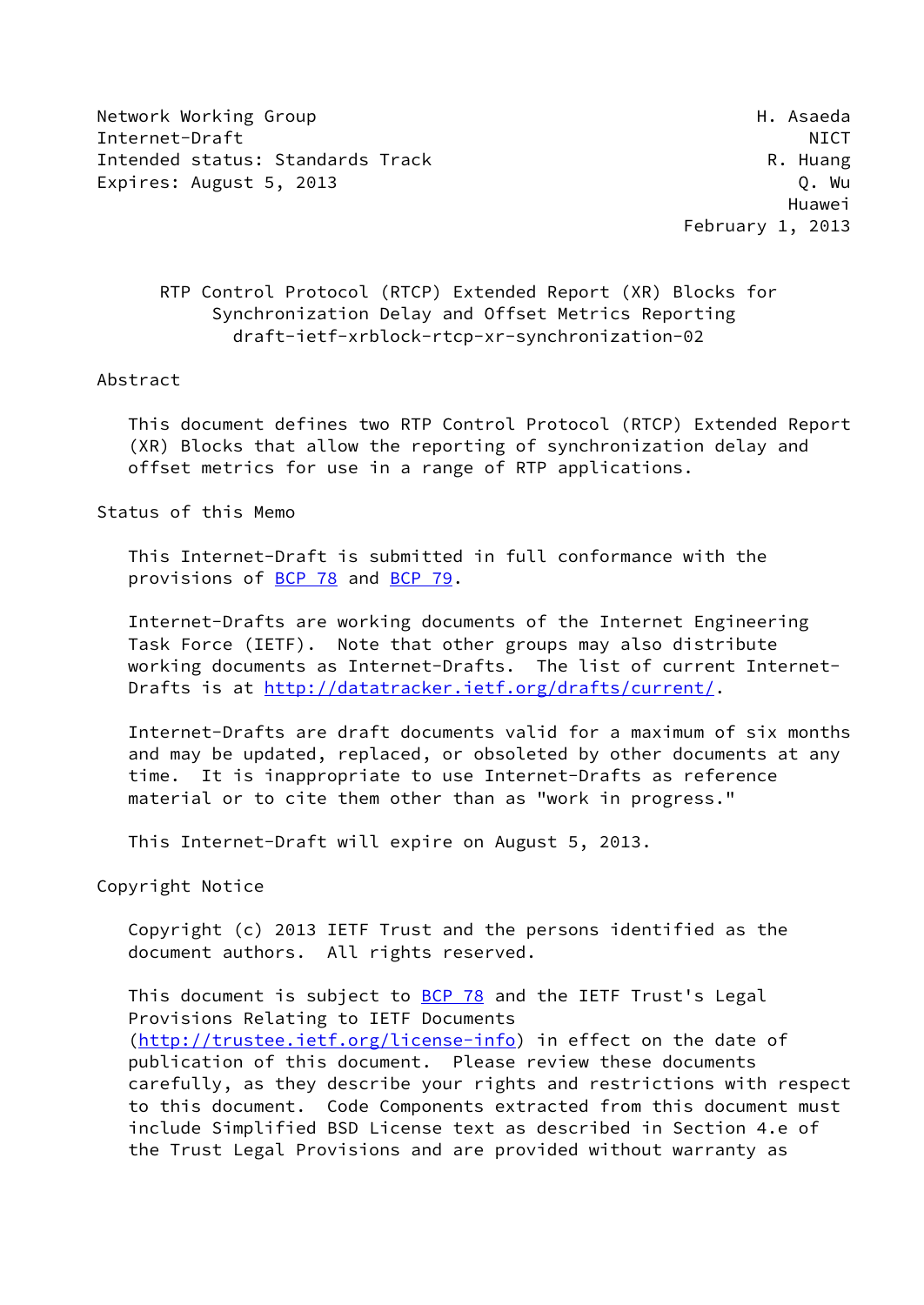| Internet-Draft | SDO Report Blocks | February 2013 |
|----------------|-------------------|---------------|
|----------------|-------------------|---------------|

described in the Simplified BSD License.

# Table of Contents

|      | 1.1. Synchronization Delay and Offset Metrics Reporting                  |  |  |  |  |
|------|--------------------------------------------------------------------------|--|--|--|--|
|      |                                                                          |  |  |  |  |
| 1.2. | RTCP and RTCP XR Reports 3                                               |  |  |  |  |
|      | 1.3. Performance Metrics Framework 3                                     |  |  |  |  |
| 1.4. |                                                                          |  |  |  |  |
|      |                                                                          |  |  |  |  |
|      |                                                                          |  |  |  |  |
|      | $\underline{3}$ . RTP Flows Initial Synchronization Delay Report Block 5 |  |  |  |  |
| 3.1. | Metric Block Structure 5                                                 |  |  |  |  |
|      | 3.2. Definition of Fields in RTP Flow Initial                            |  |  |  |  |
|      | Synchronization Delay Metrics Block $\cdots$ 5                           |  |  |  |  |
|      | 4. RTP Flows Synchronization Offset Metrics Block 6                      |  |  |  |  |
|      |                                                                          |  |  |  |  |
|      | 4.2. Definition of Fields in RTP Flow General                            |  |  |  |  |
|      | Synchronization Offset Metrics Block $\frac{7}{2}$                       |  |  |  |  |
|      |                                                                          |  |  |  |  |
|      | $5.1$ . SDP rtcp-xr-attrib Attribute Extension 8                         |  |  |  |  |
|      |                                                                          |  |  |  |  |
|      |                                                                          |  |  |  |  |
| 7.   | Security Considerations 10                                               |  |  |  |  |
| 8.   |                                                                          |  |  |  |  |
|      |                                                                          |  |  |  |  |
|      | 9.1. Normative References 10                                             |  |  |  |  |
|      | $9.2.$ Informative References 11                                         |  |  |  |  |
|      |                                                                          |  |  |  |  |
|      | A.1. draft-ietf-xrblock-rtcp-xr-syncronization-02 11                     |  |  |  |  |
|      |                                                                          |  |  |  |  |
|      |                                                                          |  |  |  |  |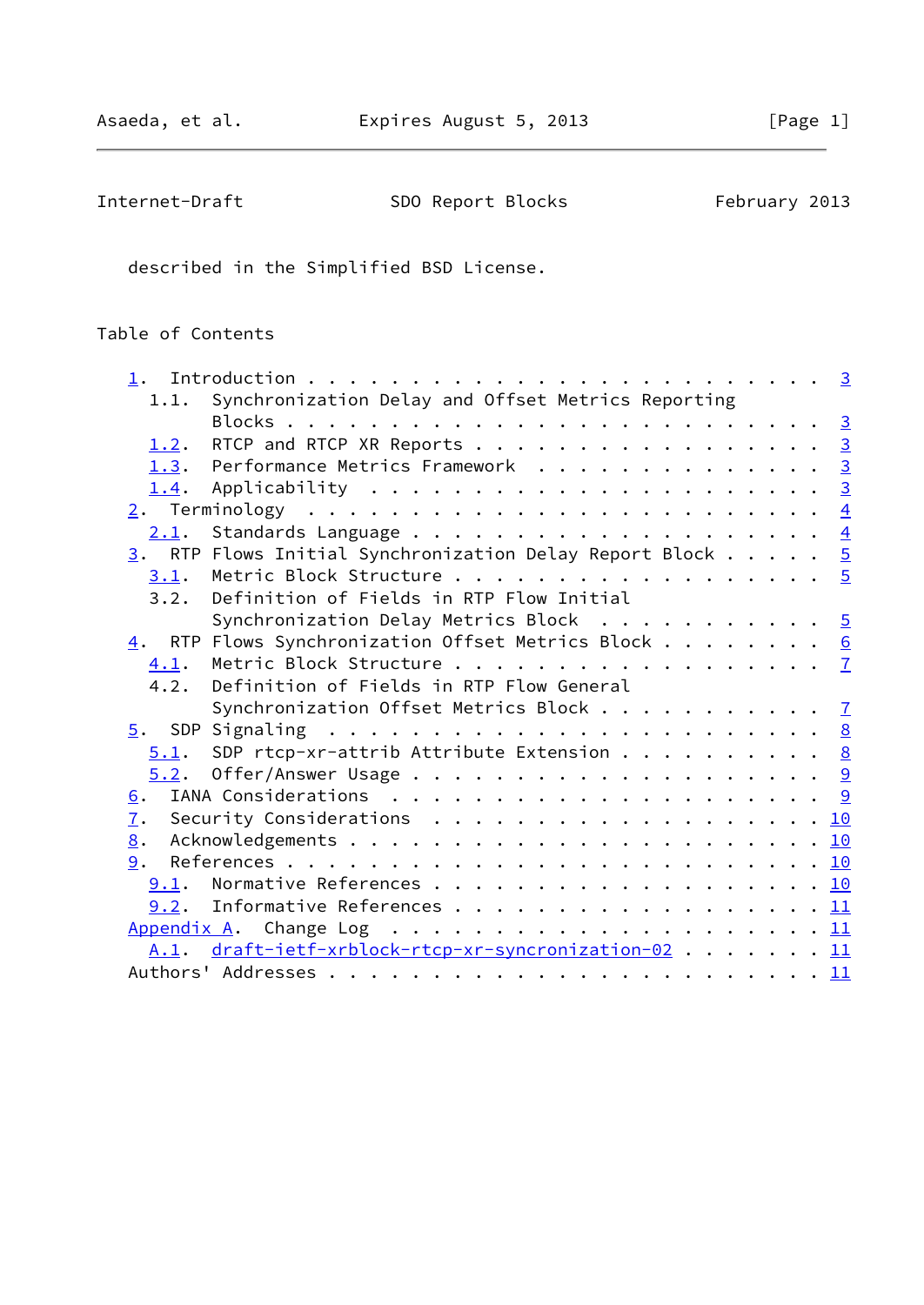Asaeda, et al. **Expires August 5, 2013** [Page 2]

<span id="page-2-1"></span>

Internet-Draft SDO Report Blocks February 2013

#### <span id="page-2-0"></span>[1](#page-2-0). Introduction

<span id="page-2-4"></span>[1.1](#page-2-4). Synchronization Delay and Offset Metrics Reporting Blocks

 This draft defines two new block types to augment those defined in [\[RFC3611](https://datatracker.ietf.org/doc/pdf/rfc3611)], for use in a range of RTP applications.

 The first new block type supports reporting of Initial Synchronization Delay to establish multimedia session. Information is recorded about time difference between the start of RTP sessions and the time the RTP receiver acquires all components of RTP sessions in the multimedia session [[RFC6051](https://datatracker.ietf.org/doc/pdf/rfc6051)].

 The second new block type supports reporting of the relative synchronization offset time of two arbitrary streams (e.g., between audio and video streams), with the same RTCP CNAME included in RTCP SDES packets [\[RFC3550](https://datatracker.ietf.org/doc/pdf/rfc3550)]. Information is recorded about the synchronization offset time of each RTP stream relative to the reference RTP stream with the same CNAME and General Synchronization Offset of zero.

 These metrics belong to the class of transport level metrics defined in [[RFC6792\]](https://datatracker.ietf.org/doc/pdf/rfc6792).

<span id="page-2-2"></span>[1.2](#page-2-2). RTCP and RTCP XR Reports

The use of RTCP for reporting is defined in [\[RFC3550](https://datatracker.ietf.org/doc/pdf/rfc3550)]. [\[RFC3611](https://datatracker.ietf.org/doc/pdf/rfc3611)] defined an extensible structure for reporting using an RTCP Extended Report (XR). This document defines a new Extended Report block for use with [\[RFC3550](https://datatracker.ietf.org/doc/pdf/rfc3550)] and [\[RFC3611](https://datatracker.ietf.org/doc/pdf/rfc3611)].

<span id="page-2-3"></span>[1.3](#page-2-3). Performance Metrics Framework

 The RTP Monitoring Architectures [\[RFC6792](https://datatracker.ietf.org/doc/pdf/rfc6792)] provides guideline for reporting block format using RTCP XR. The new report block described in this memo is in compliance with the monitoring architecture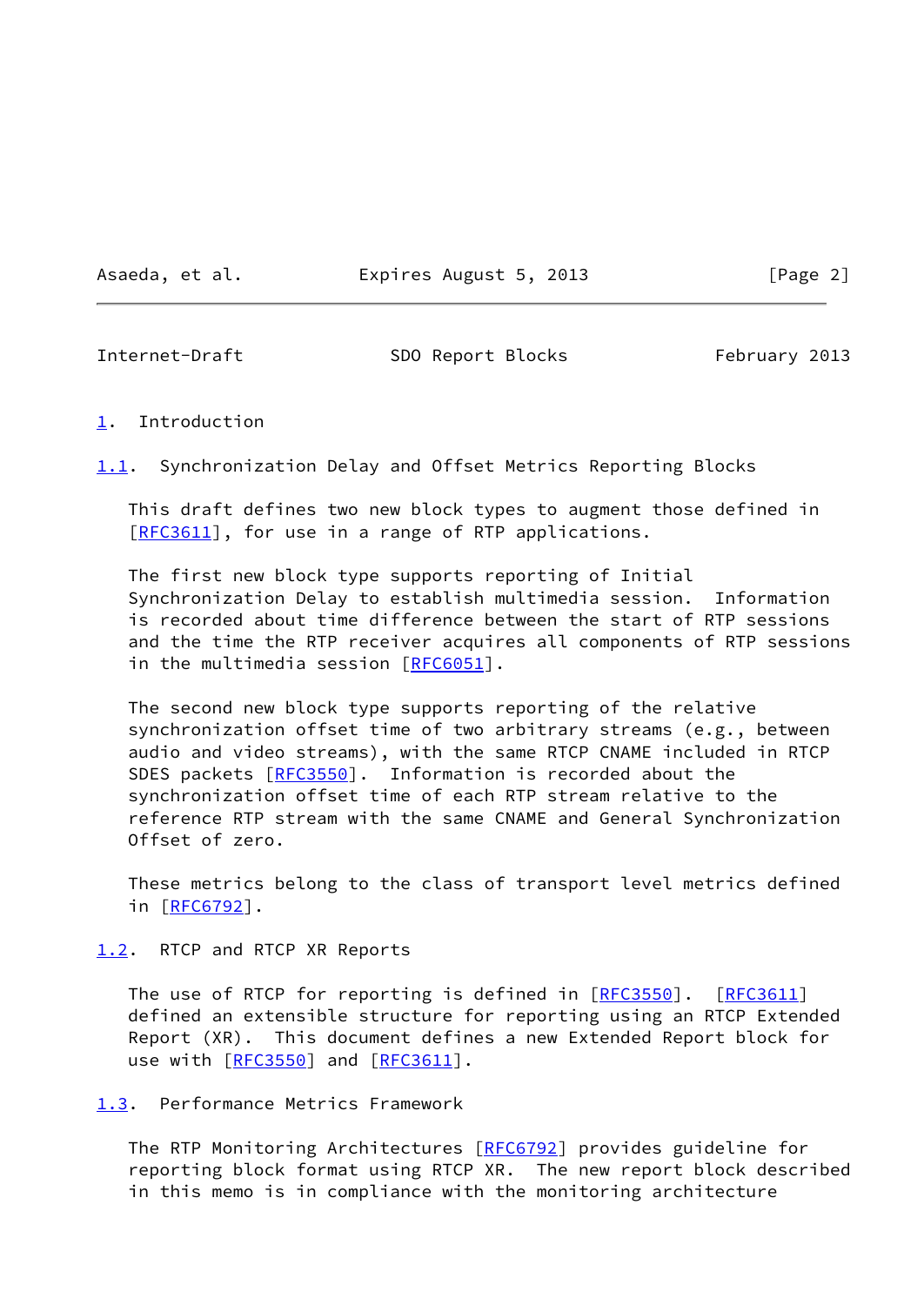specified in [\[RFC6792](https://datatracker.ietf.org/doc/pdf/rfc6792)].

#### <span id="page-3-0"></span>[1.4](#page-3-0). Applicability

When joining each session in layered video sessions [\[RFC6190](https://datatracker.ietf.org/doc/pdf/rfc6190)] or the multimedia session, a receiver may not synchronize playout across the multimedia session or layered video session until RTCP SR packets have been received on all components of RTP sessions. The component RTP session are referred to as each RTP session for each media type in multimedia session or separate RTP session for each layer in the layered video session. For multicast session, the initial synchronization delay metric varies with the session bandwidth, the

| Asaeda, et al. | Expires August 5, 2013 | [Page 3] |
|----------------|------------------------|----------|
|----------------|------------------------|----------|

<span id="page-3-1"></span>Internet-Draft SDO Report Blocks February 2013

 number of members, and the number of senders in the session. The RTP flow Initial synchronization delay block defined in this document can be used to report such metric, i.e., the initial synchronization delay to receive all the RTP streams belonging to the same multimedia session or layered video session. In the absence of packet loss, the initial synchronization delay equals to the average time taken to receive the first RTCP packet in the RTP session with the longest RTCP reporting interval. In the presence of packet loss, the media synchronization should rely on the in-band mapping of RTP and NTP- format timestamps [[RFC6051](https://datatracker.ietf.org/doc/pdf/rfc6051)] or wait until the reporting interval has passed, and the next RTCP SR packet is sent.

 Receivers of the RTP flow initial synchronization delay block could use this metric to compare with targets (i.e., Service Level Agreement or thresholds of the system) to help ensure the quality of real-time application performance.

 In an RTP multimedia session, there can be an arbitrary number of streams carried in different RTP sessions, with the same RTCP CNAME. These streams may be not synchronized with each other. For example, one audio stream and one video stream belong to the same session, and the audio stream is transmitted lagging behind video stream for multiple tens of milliseconds  $[TR-126]$  $[TR-126]$  $[TR-126]$ . The RTP Flows Synchronization Offset block can be used to report such synchronization offset between video stream and audio stream. The metrics defined in the RTP flows synchronization Offset block can be used by network manager for trouble shooting and dealing with user experience issues.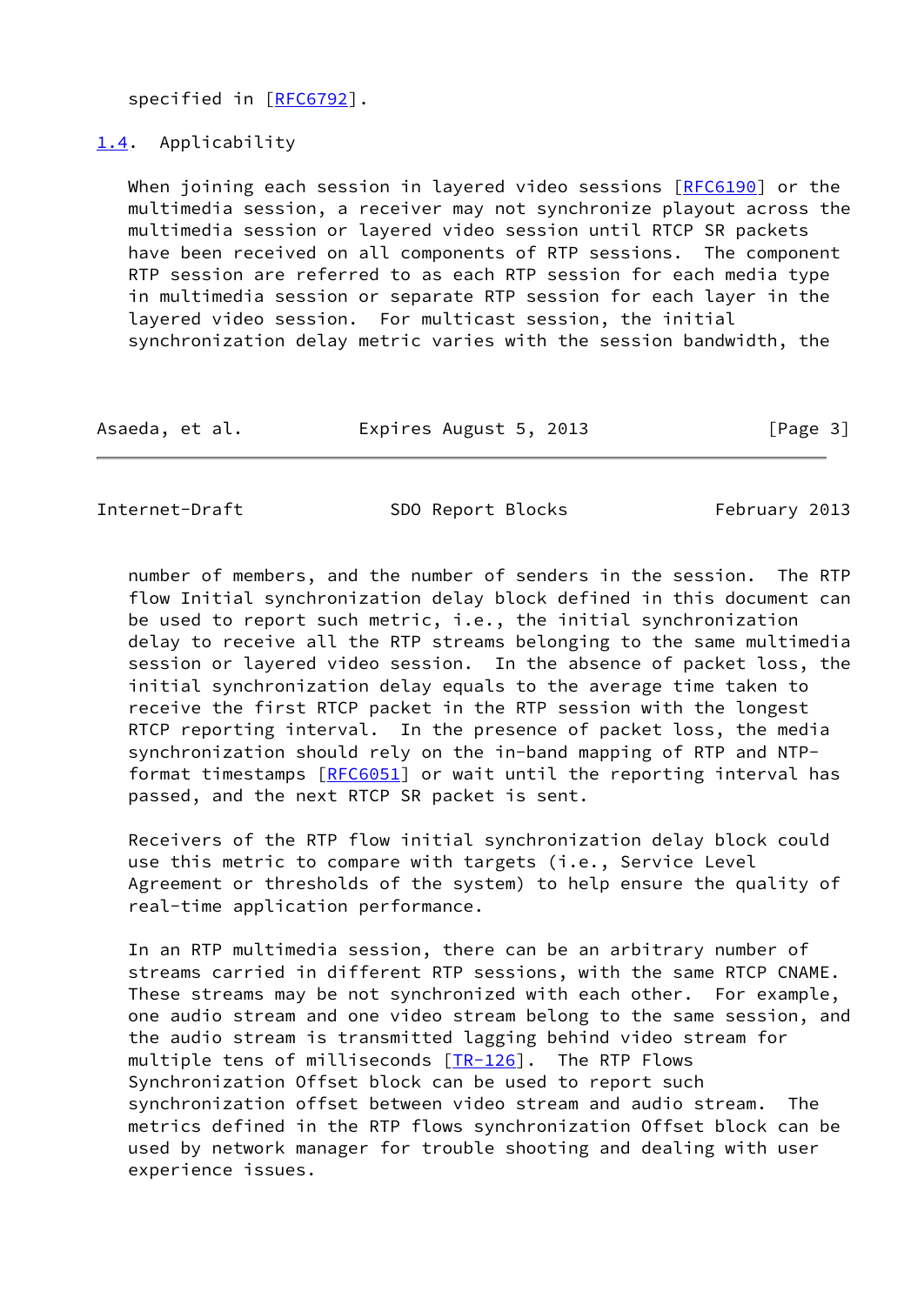## <span id="page-4-0"></span>[2](#page-4-0). Terminology

<span id="page-4-1"></span>[2.1](#page-4-1). Standards Language

 The key words "MUST", "MUST NOT", "REQUIRED", "SHALL", "SHALL NOT", "SHOULD", "SHOULD NOT", "RECOMMENDED", "MAY", and "OPTIONAL" in this document are to be interpreted as described in [RFC 2119 \[RFC2119](https://datatracker.ietf.org/doc/pdf/rfc2119)].

In addition, the following terms are defined:

Initial Synchronization Delay:

 A multimedia session comprises a set of concurrent RTP sessions among a common group of participants, using one RTP session for each media type. The initial synchronization Delay is the average time for receiver to synchronize all components of a multimedia session [[RFC6051\]](https://datatracker.ietf.org/doc/pdf/rfc6051).

| Asaeda, et al. | Expires August 5, 2013 | [Page 4] |
|----------------|------------------------|----------|
|                |                        |          |

<span id="page-4-3"></span>Internet-Draft SDO Report Blocks February 2013

Synchronization Offset:

 Synchronization between two media streams must be maintained to ensure satisfactory QoE. Two media streams can be of the same media type belonging to one RTP session or in different media types belonging to one multimedia session. The Synchronization Offset is the relative time difference of the two media streams that need to be synchronized.

<span id="page-4-2"></span>[3](#page-4-2). RTP Flows Initial Synchronization Delay Report Block

 This block is sent by RTP receivers and reports Initial synchronization delay beyond the information carried in the standard RTCP packet format. Information is recorded about time difference between the start of multimedia session and the time when the RTP receiver acquires all components of RTP sessions [\[RFC6051](https://datatracker.ietf.org/doc/pdf/rfc6051)].

<span id="page-4-4"></span>[3.1](#page-4-4). Metric Block Structure

The RTP Flows Initial Synchronization Delay Report Block has the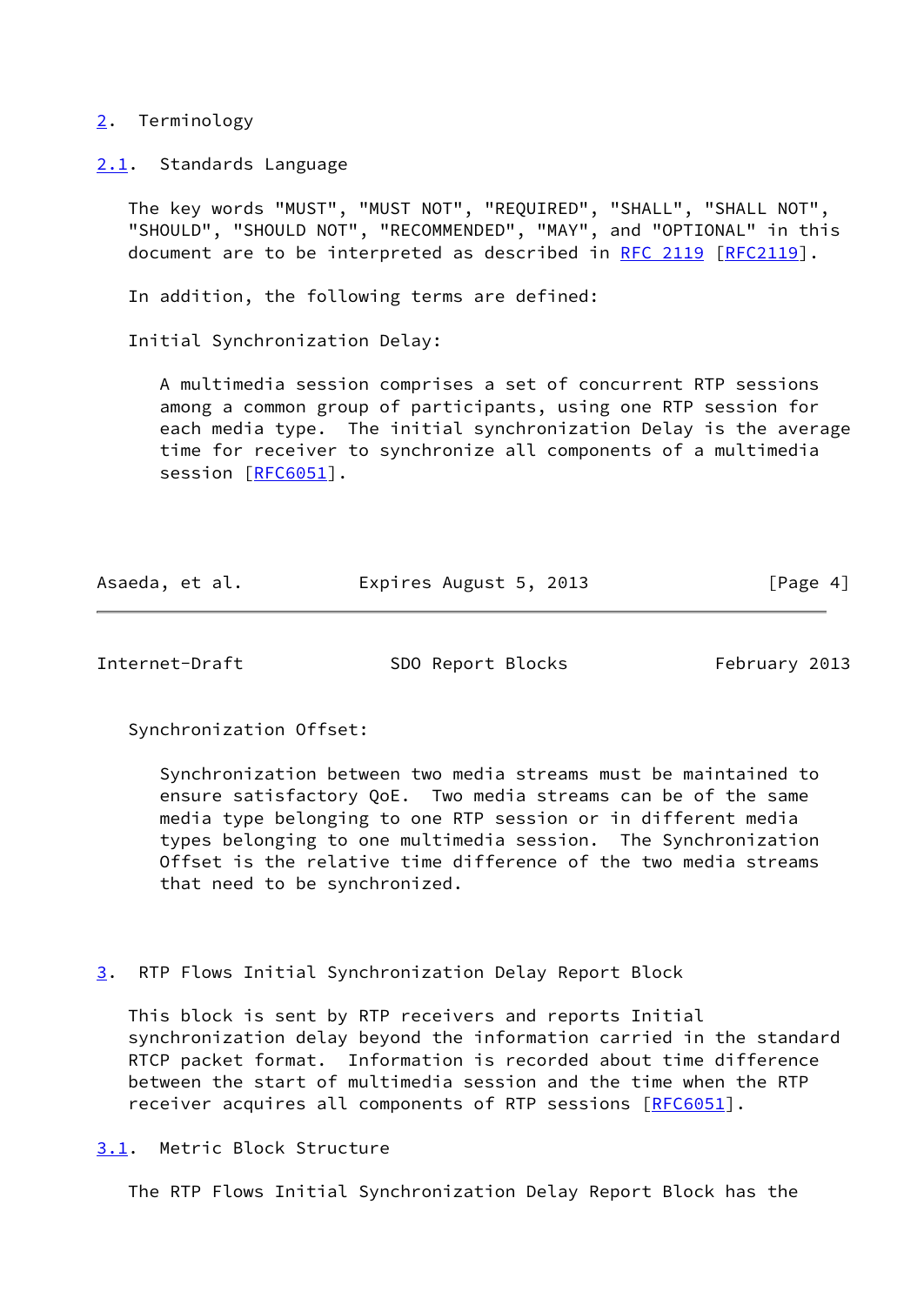following format:

0 1 2 3 0 1 2 3 4 5 6 7 8 9 0 1 2 3 4 5 6 7 8 9 0 1 2 3 4 5 6 7 8 9 0 1 +-+-+-+-+-+-+-+-+-+-+-+-+-+-+-+-+-+-+-+-+-+-+-+-+-+-+-+-+-+-+-+-+ BT=RFISD | Reserved | Block length=2 +-+-+-+-+-+-+-+-+-+-+-+-+-+-+-+-+-+-+-+-+-+-+-+-+-+-+-+-+-+-+-+-+ SSRC of Source +-+-+-+-+-+-+-+-+-+-+-+-+-+-+-+-+-+-+-+-+-+-+-+-+-+-+-+-+-+-+-+-+ Initial Synchronization Delay +-+-+-+-+-+-+-+-+-+-+-+-+-+-+-+-+-+-+-+-+-+-+-+-+-+-+-+-+-+-+-+-+

<span id="page-5-1"></span>[3.2](#page-5-1). Definition of Fields in RTP Flow Initial Synchronization Delay Metrics Block

Block type (BT): 8 bits

 The RTP Flows Initial Synchronization Delay Report Block is identified by the constant <RFISD>.

Reserved: 8 bits

 This field is reserved for future definition. In the absence of such a definition, the bits in this field MUST be set to zero and MUST be ignored by the receiver.

| Asaeda, et al. | Expires August 5, 2013 | [Page 5] |
|----------------|------------------------|----------|
|----------------|------------------------|----------|

<span id="page-5-0"></span>Internet-Draft SDO Report Blocks February 2013

Block length: 16 bits

 The constant 2, in accordance with the definition of this field in Section [3 of RFC 3611](https://datatracker.ietf.org/doc/pdf/rfc3611#section-3) [\[RFC3611](https://datatracker.ietf.org/doc/pdf/rfc3611)].

SSRC of source: 32 bits

 The SSRC of the media source SHALL be set to the value of the SSRC identifier carried in any arbitrary component of RTP sessions belonging to the same multimedia session.

Initial Synchronization Delay: 32 bits

 The average delay, expressed in units of 1/65536 seconds, from the beginning of multimedia session [[RFC6051\]](https://datatracker.ietf.org/doc/pdf/rfc6051) to the time when RTCP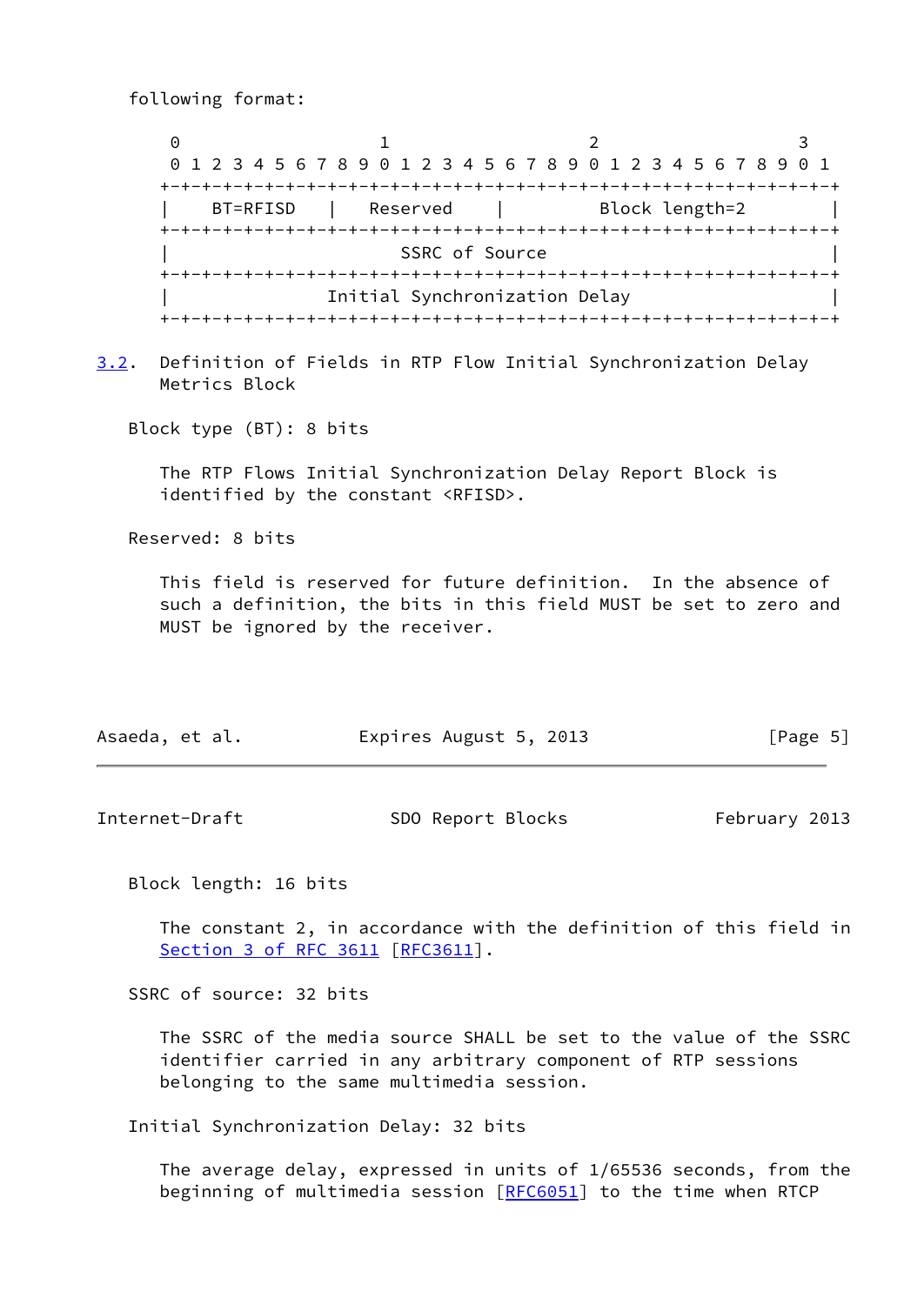packets are received on all of the components RTP sessions. It is recommended that the beginning of multimedia session is chosen as the time when the receiver has joined the first RTP session of the multimedia session. The value of the initial synchronization delay is calculated based on received RTCP SR packets or the RTP header extension containing in-band mapping of RTP and NTP-format timestamps [[RFC6051](https://datatracker.ietf.org/doc/pdf/rfc6051)]. If there is no packet loss, the initial synchronization delay is expected to be equal to the average time taken to receive the first RTCP packet in the RTP session with the longest RTCP reporting interval or the average time taken to receive the first RTP header extension containing in-band mapping of RTP and NTP- format timestamps.

 If the measurement is unavailable, the value of this field with all bits set to 1 MUST be reported.

## <span id="page-6-0"></span>[4](#page-6-0). RTP Flows Synchronization Offset Metrics Block

 In the RTP multimedia sessions, there can be an arbitrary number of Media streams and each media stream (e.g., audio stream or video stream) is sent in a separate RTP stream. The receiver associates RTP streams to be synchronized by means of RTCP CNAME contained in the RTCP Source Description (SDES) packets [[RFC3550\]](https://datatracker.ietf.org/doc/pdf/rfc3550).

 This block is sent by RTP receivers and reports synchronization offset of the arbitrary two RTP streams that needs to be synchronized in the RTP multimedia session. Information is recorded about the relative average time difference between the reporting stream and the reference stream with the same CNAME. For multimedia session with multiple media types (e.g., audio and video), it is recommended to choose the stream with the lower bandwidth as the reference stream. For layered video sessions, it is recommended to use the base layer

| Asaeda, et al. | Expires August 5, 2013 | [Page 6] |  |
|----------------|------------------------|----------|--|
|                |                        |          |  |

<span id="page-6-2"></span>Internet-Draft SDO Report Blocks February 2013

stream as the reference stream.

<span id="page-6-1"></span>[4.1](#page-6-1). Metric Block Structure

 The RTP Flow General Synchronization Offset Report Block has the following format: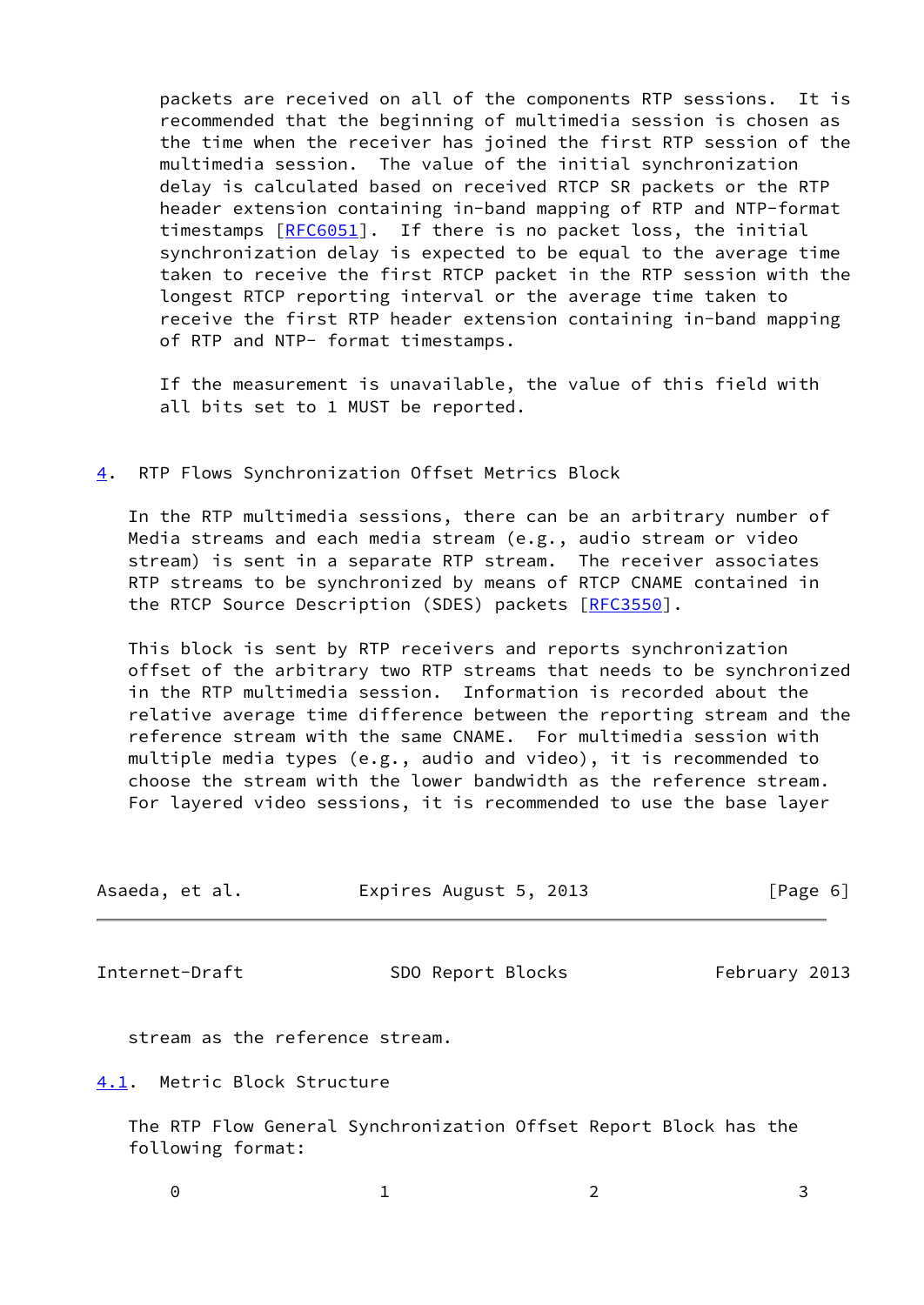| 0 1 2 3 4 5 6 7 8 9 0 1 2 3 4 5 6 7 8 9 0 1 2 3 4 5 6 7 8 9 | 60 T                                           |  |  |  |
|-------------------------------------------------------------|------------------------------------------------|--|--|--|
|                                                             |                                                |  |  |  |
| BT=RFS0<br>Reserved                                         | Block length=4                                 |  |  |  |
|                                                             |                                                |  |  |  |
| SSRC of source                                              |                                                |  |  |  |
|                                                             |                                                |  |  |  |
|                                                             | SSRC of reference                              |  |  |  |
|                                                             |                                                |  |  |  |
| Synchronization Offset, most significant word               |                                                |  |  |  |
|                                                             | Synchronization Offset, least significant word |  |  |  |

<span id="page-7-1"></span>[4.2](#page-7-1). Definition of Fields in RTP Flow General Synchronization Offset Metrics Block

Block type (BT): 8 bits

 The RTP Flow General Synchronization Offset Report Block is identified by the constant <RFSO>.

Reserved: 8 bits

 This field is reserved for future definition. In the absence of such a definition, the bits in this field MUST be set to zero and MUST be ignored by the receiver.

Block length: 16 bits

 The constant 4, in accordance with the definition of this field in Section [3 of RFC 3611](https://datatracker.ietf.org/doc/pdf/rfc3611#section-3) [\[RFC3611](https://datatracker.ietf.org/doc/pdf/rfc3611)].

SSRC of Source: 32 bits

 The SSRC of the media source SHALL be set to the value of the SSRC identifier of the reporting RTP stream to which the XR relates.

Asaeda, et al. **Expires August 5, 2013** [Page 7]

<span id="page-7-0"></span>Internet-Draft SDO Report Blocks February 2013

SSRC of Reference: 32 bits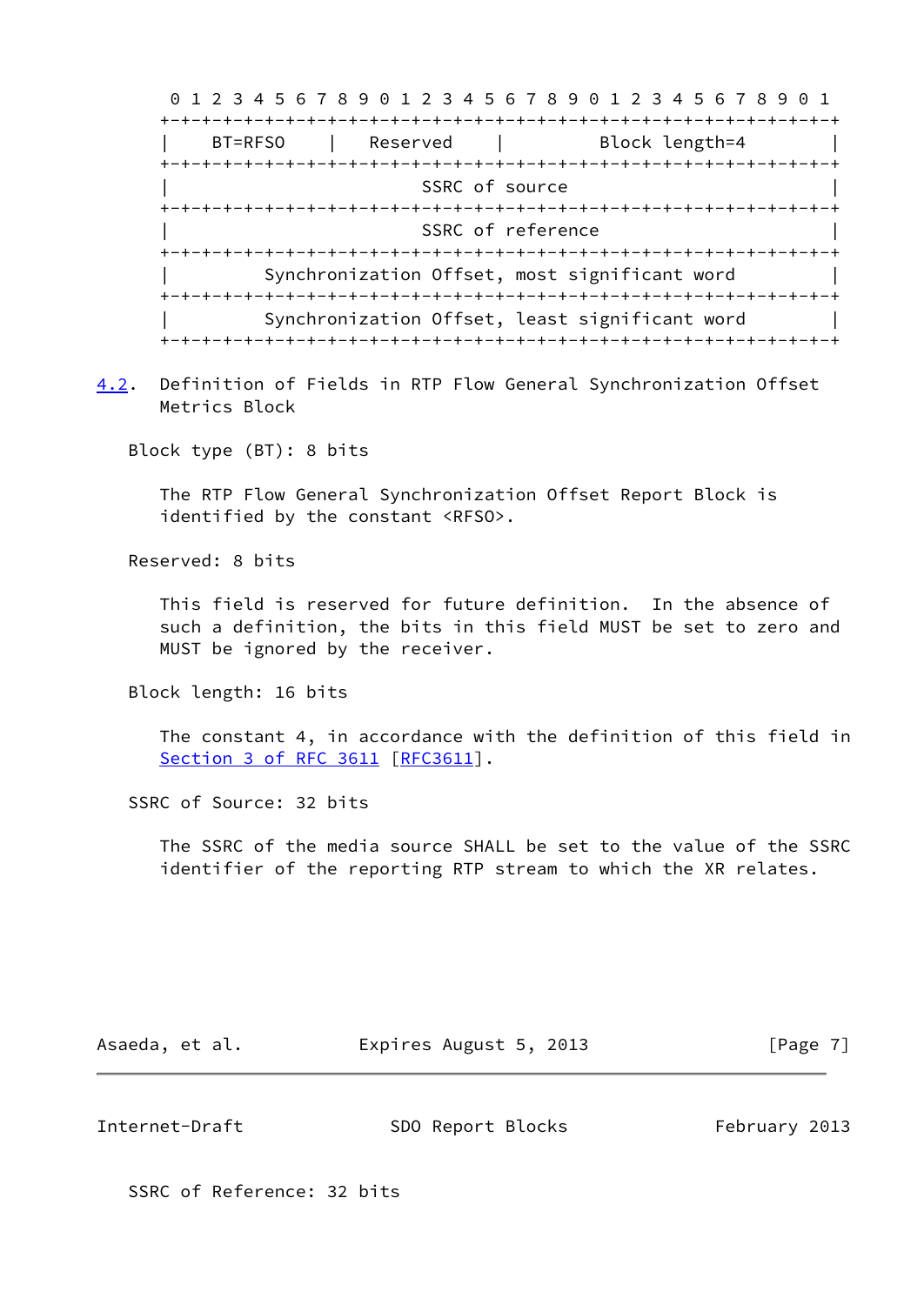The SSRC of the reference stream SHALL be set to the value of the SSRC identifier of the reference RTP stream to which the XR relates.

Synchronization Offset: 64 bits

 The synchronization offset of the reporting RTP stream relative to the reference RTP stream with the same CNAME. The calculation of Synchronization Offset is similar to Difference D calculation in the [RFC3550](https://datatracker.ietf.org/doc/pdf/rfc3550). That is to say, if Si is the NTP timestamp from the reporting RTP packet i, and Ri is the time of arrival in NTP timestamp units for reporting RTP packet i, Sj is the NTP timestamp from the reference RTP packet j, and Rj is the time of arrival in NTP timestamp units for reference RTP packet j, then the value of the synchronization offset D may be expressed as

 $D(i,j) = (Rj - Ri) - (Si - Si) = (Rj - Si) - (Ri - Si)$ 

 If in-band delivery of NTP-format timestamps is supported [[RFC6051\]](https://datatracker.ietf.org/doc/pdf/rfc6051), Si and Sj should be obtained directly from the RTP packets where NTP timestamps are available. If not, Si and Sj should be calculated from their corresponding RTP timestamps. The value of the synchronization offset is represented using a 64- bit signed NTP-format timestamp as defined in [\[RFC5905](https://datatracker.ietf.org/doc/pdf/rfc5905)], which is 64 bit signed fixed-point number with the integer part in the first 32 bits and the fractional part in the last 32 bits. A positive value of the synchronization offset means that the reporting stream leads before the reference stream, while a negative value means that the reporting stream lags behind the reference stream.

 If the measurement is unavailable, the value of this field with all bits set to 1 MUST be reported.

#### <span id="page-8-0"></span>[5](#page-8-0). SDP Signaling

 [RFC3611] defines the use of SDP (Session Description Protocol) [\[RFC4566](https://datatracker.ietf.org/doc/pdf/rfc4566)] for signaling the use of XR blocks. XR blocks MAY be used without prior signaling.

<span id="page-8-1"></span>[5.1](#page-8-1). SDP rtcp-xr-attrib Attribute Extension

 Two new parameters are defined for the two report blocks defined in this document to be used with Session Description Protocol (SDP) [\[RFC4566](https://datatracker.ietf.org/doc/pdf/rfc4566)] using the Augmented Backus-Naur Form (ABNF) [[RFC5234](https://datatracker.ietf.org/doc/pdf/rfc5234)]. They have the following syntax within the "rtcp-xr" attribute

Asaeda, et al. Expires August 5, 2013 [Page 8]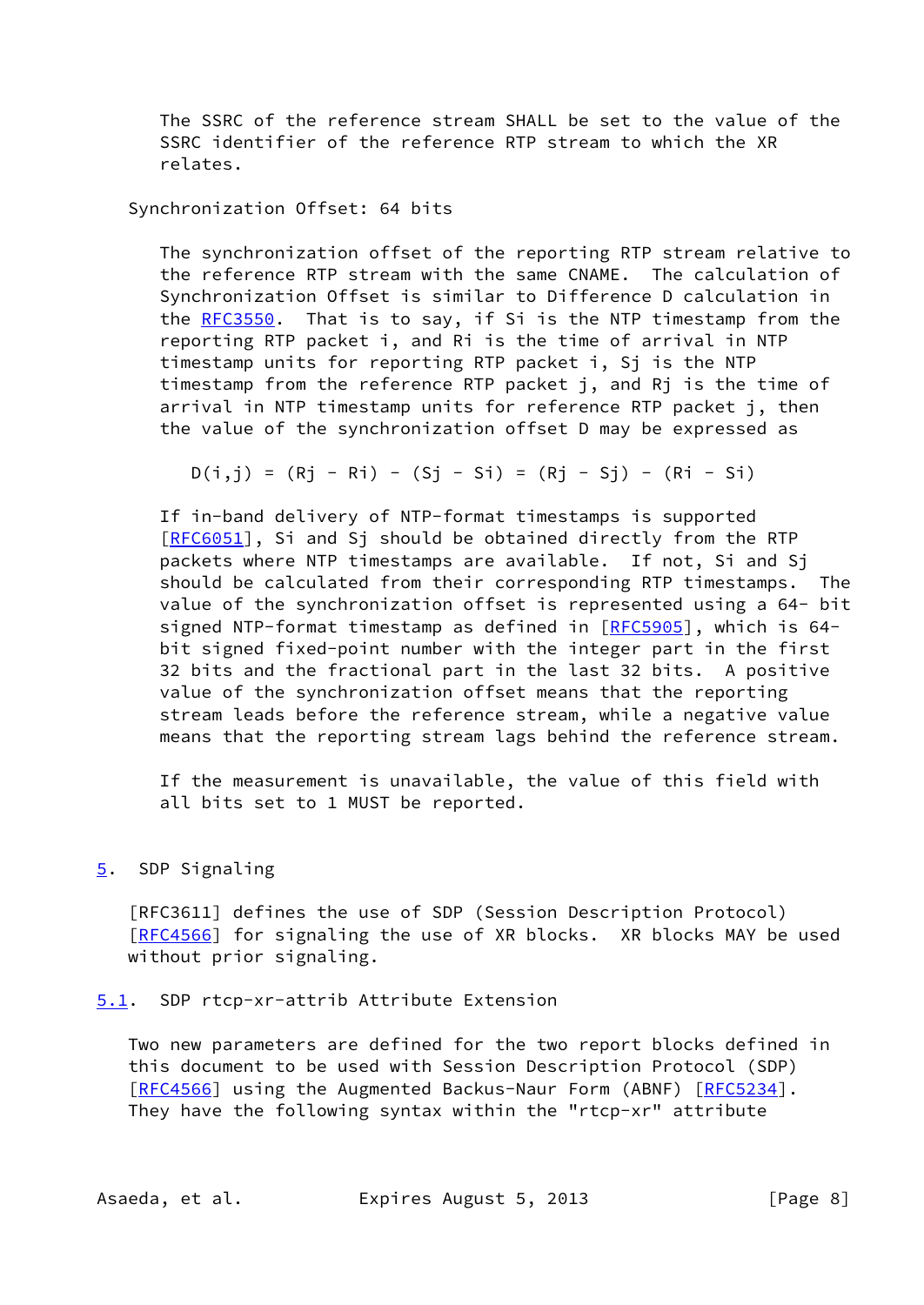<span id="page-9-1"></span>

Internet-Draft SDO Report Blocks February 2013

```
 [RFC3611]:
```
 $xr-format = xr-rfisd-block$ / xr-rfso-block

```
 xr-rfisd-block = " init-syn-delay"
xr-rfso-block = " syn-offset"
```
Refer to Section [5.1 of RFC 3611](https://datatracker.ietf.org/doc/pdf/rfc3611#section-5.1) [\[RFC3611](https://datatracker.ietf.org/doc/pdf/rfc3611)] for a detailed description and the full syntax of the "rtcp-xr" attribute.

<span id="page-9-0"></span>[5.2](#page-9-0). Offer/Answer Usage

When SDP is used in offer-answer context, the SDP Offer/Answer usage defined in [[RFC3611\]](https://datatracker.ietf.org/doc/pdf/rfc3611) applies.

<span id="page-9-2"></span>[6](#page-9-2). IANA Considerations

 New report block types for RTCP XR are subject to IANA registration. For general guidelines on IANA allocations for RTCP XR, refer to Section [6.2 of \[RFC3611\]](https://datatracker.ietf.org/doc/pdf/rfc3611#section-6.2).

 This document assigns two new block type values in the RTCP XR Block Type Registry:

| Name:                         | RFISD                                                                    |
|-------------------------------|--------------------------------------------------------------------------|
| Value<br>Reference: Section 3 | Long Name: RTP Flows Initial Synchronization Delay<br><rfisd></rfisd>    |
| Name:                         | <b>RFSO</b><br>Long Name: RTP Flows Synchronization Offset Metrics Block |

 Value <RFSO> Reference: [Section 4](#page-6-0)

This document also registers two new SDP [\[RFC4566](https://datatracker.ietf.org/doc/pdf/rfc4566)] parameters for the "rtcp-xr" attribute in the RTCP XR SDP Parameters Registry:

```
 * "xr-rfisd "
```

```
 * "xr-rfso"
```
The contact information for the registrations is: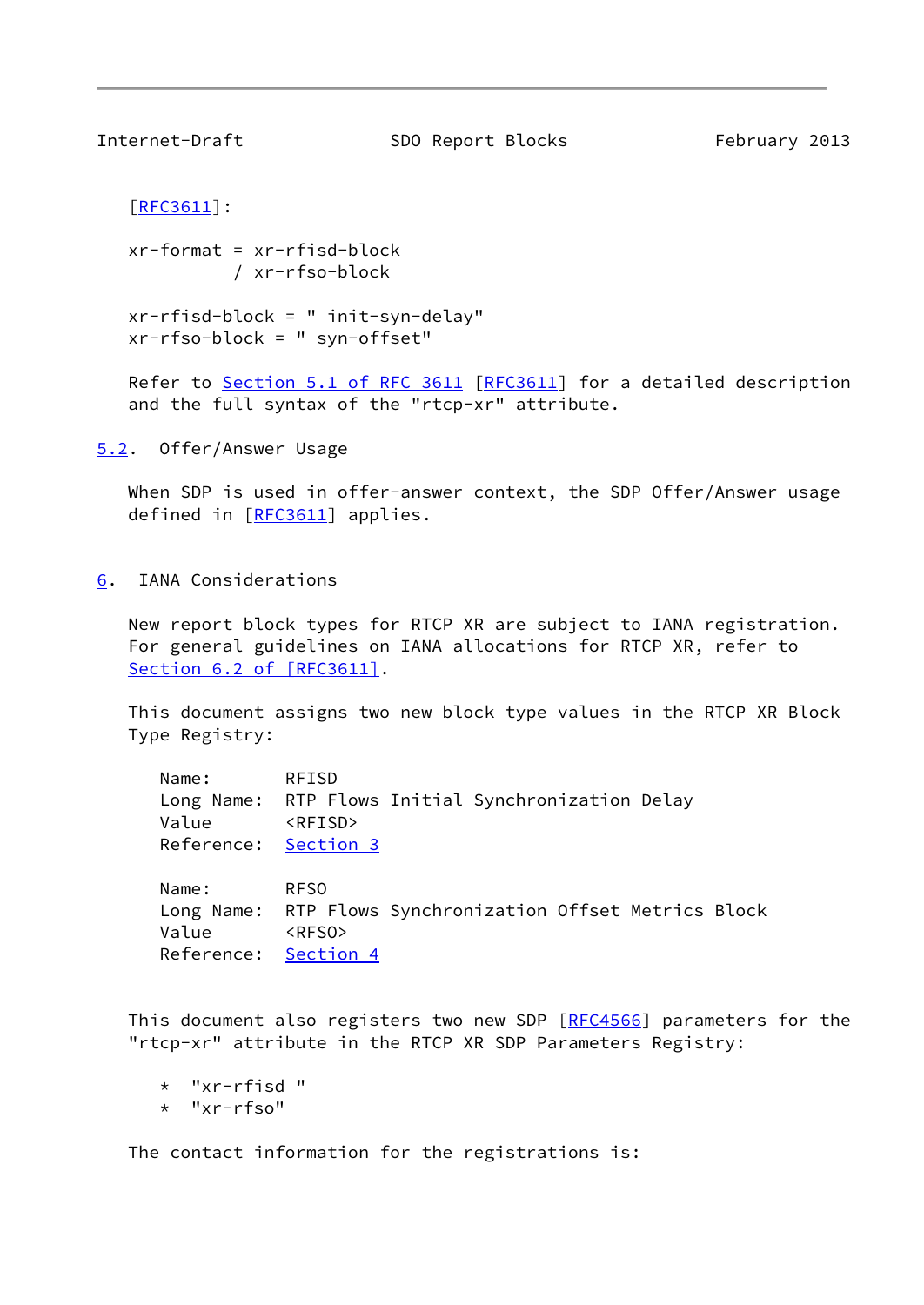<span id="page-10-1"></span>Internet-Draft SDO Report Blocks February 2013

 Qin Wu sunseawq@huawei.com 101 Software Avenue, Yuhua District Nanjing, Jiangsu 210012, China

<span id="page-10-0"></span>[7](#page-10-0). Security Considerations

 The new RTCP XR report blocks proposed in this document introduces no new security considerations beyond those described in [[RFC3611](https://datatracker.ietf.org/doc/pdf/rfc3611)].

<span id="page-10-2"></span>[8](#page-10-2). Acknowledgements

 The authors would like to thank Bill Ver Steeg, David R Oran, Ali Begen, Colin Perkins, Roni Even, Kevin Gross, Jing Zhao, Fernando Boronat Segui, Mario Montagud Climent, Youqing Yang, Wenxiao Yu and Yinliang Hu for their valuable comments and suggestions on this document.

#### <span id="page-10-3"></span>[9](#page-10-3). References

<span id="page-10-4"></span>[9.1](#page-10-4). Normative References

- [RFC2119] Bradner, S., "Key words for use in RFCs to Indicate Requirement Levels", [BCP 14](https://datatracker.ietf.org/doc/pdf/bcp14), [RFC 2119](https://datatracker.ietf.org/doc/pdf/rfc2119), March 1997.
- [RFC3550] Schulzrinne, H., Casner, S., Frederick, R., and V. Jacobson, "RTP: A Transport Protocol for Real-Time Applications", STD 64, [RFC 3550](https://datatracker.ietf.org/doc/pdf/rfc3550), July 2003.
- [RFC3611] Friedman, T., Caceres, R., and A. Clark, "RTP Control Protocol Extended Reports (RTCP XR)", [RFC 3611](https://datatracker.ietf.org/doc/pdf/rfc3611), November 2003.
- [RFC4566] Handley, M., Jacobson, V., and C. Perkins, "SDP: Session Description Protocol", [RFC 4566](https://datatracker.ietf.org/doc/pdf/rfc4566), July 2006.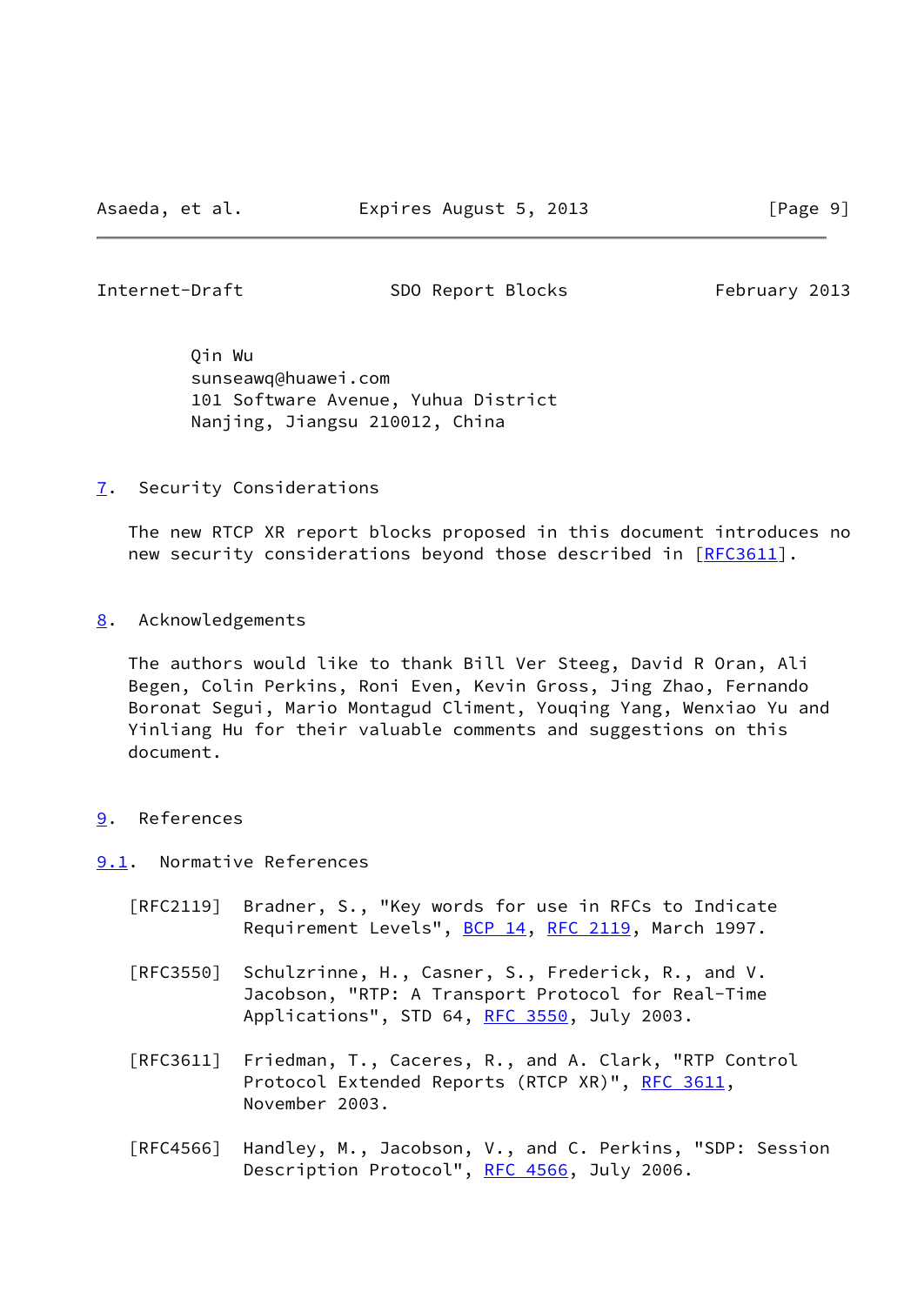- [RFC5234] Crocker, D. and P. Overell, "Augmented BNF for Syntax Specifications: ABNF", STD 68, [RFC 5234](https://datatracker.ietf.org/doc/pdf/rfc5234), January 2008.
- [RFC5905] Mills, D., Martin, J., Burbank, J., and W. Kasch, "Network Time Protocol Version 4: Protocol and Algorithms Specification", [RFC 5905,](https://datatracker.ietf.org/doc/pdf/rfc5905) June 2010.
- [RFC6051] Perkins, C. and T. Schierl, "Rapid Synchronisation of RTP Flows", [RFC 6051,](https://datatracker.ietf.org/doc/pdf/rfc6051) November 2010.

| Asaeda, et al. | Expires August 5, 2013 | [Page 10] |
|----------------|------------------------|-----------|
|----------------|------------------------|-----------|

<span id="page-11-1"></span>Internet-Draft SDO Report Blocks February 2013

 [RFC6190] Wenger, S., Wang, Y., Schierl, T., and A. Eleftheriadis, "RTP Payload Format for Scalable Video Coding", [RFC 6190,](https://datatracker.ietf.org/doc/pdf/rfc6190) May 2011.

<span id="page-11-4"></span> [TR-126] BBF Forum, "Triple-play Services Quality of Experience (QoE) Requirements", December 2006.

<span id="page-11-0"></span>[9.2](#page-11-0). Informative References

- [RFC6792] Wu, Q., "Guidelines for Use of the RTP Monitoring Framework", [RFC 6792,](https://datatracker.ietf.org/doc/pdf/rfc6792) November 2012.
- [Y.1540] ITU-T, "ITU-T Rec. Y.1540, IP packet transfer and availability performance parameters", November 2007.

<span id="page-11-2"></span>[Appendix A.](#page-11-2) Change Log

 Note to the RFC-Editor: please remove this section prior to publication as an RFC.

#### <span id="page-11-3"></span>[A.1](#page-11-3). [draft-ietf-xrblock-rtcp-xr-syncronization-02](https://datatracker.ietf.org/doc/pdf/draft-ietf-xrblock-rtcp-xr-syncronization-02)

The following are the major changes compared to previous version:

 Editorial change based on comments raised on the list and in the IETF85 meeting

Authors' Addresses

Hitoshi Asaeda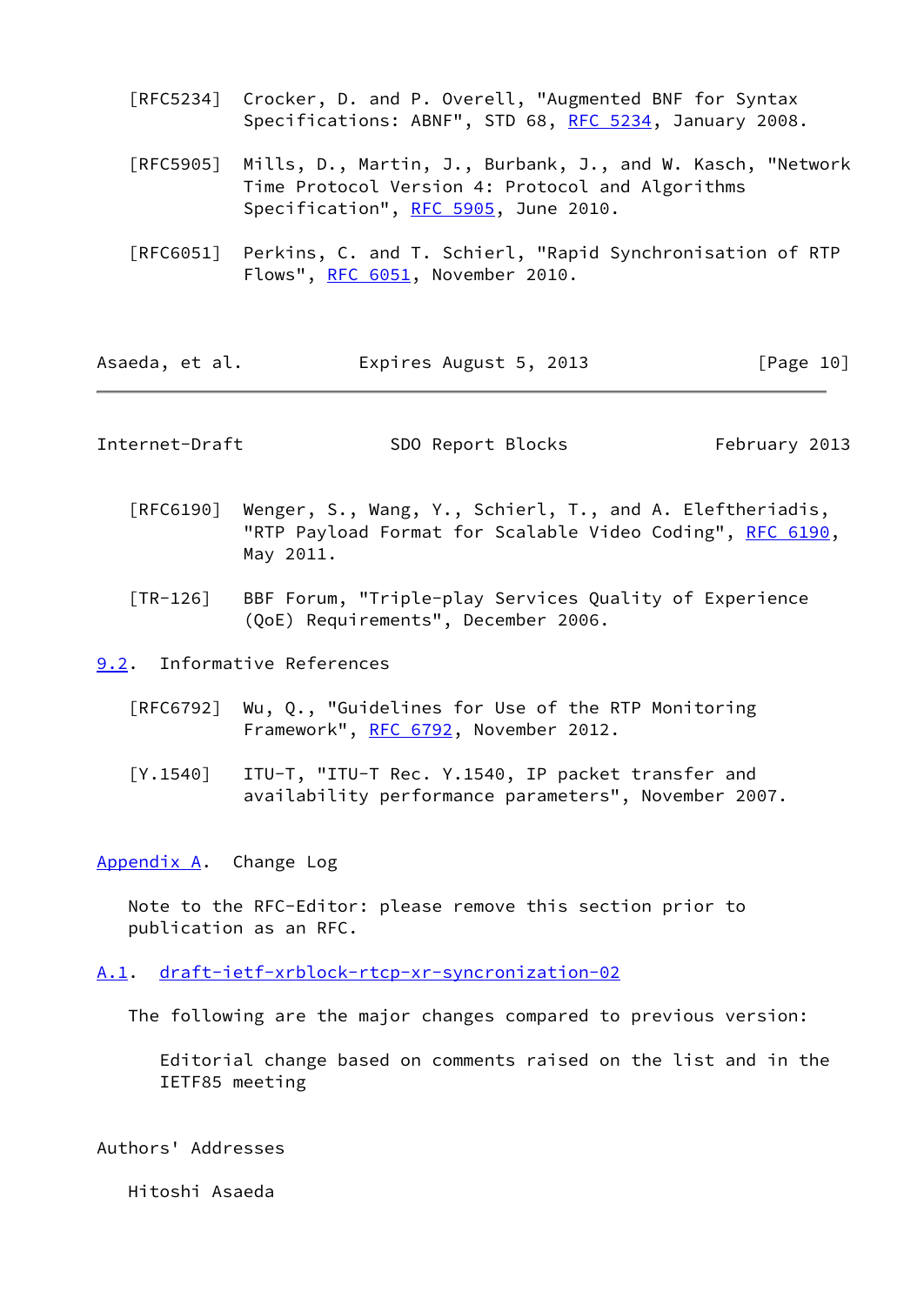National Institute of Information and Communications Technology 4-2-1 Nukui-Kitamachi Koganei, Tokyo 184-8795 Japan Email: asaeda@nict.go.jp Rachel Huang Huawei Technologies Co., Ltd. 101 Software Avenue, Yuhua District Nanjing, Jiangsu 210012 China Email: Rachel@huawei.com Asaeda, et al. **Expires August 5, 2013** [Page 11] Internet-Draft SDO Report Blocks February 2013

 Qin Wu Huawei Technologies Co., Ltd. 101 Software Avenue, Yuhua District Nanjing, Jiangsu 210012 China

Email: sunseawq@huawei.com